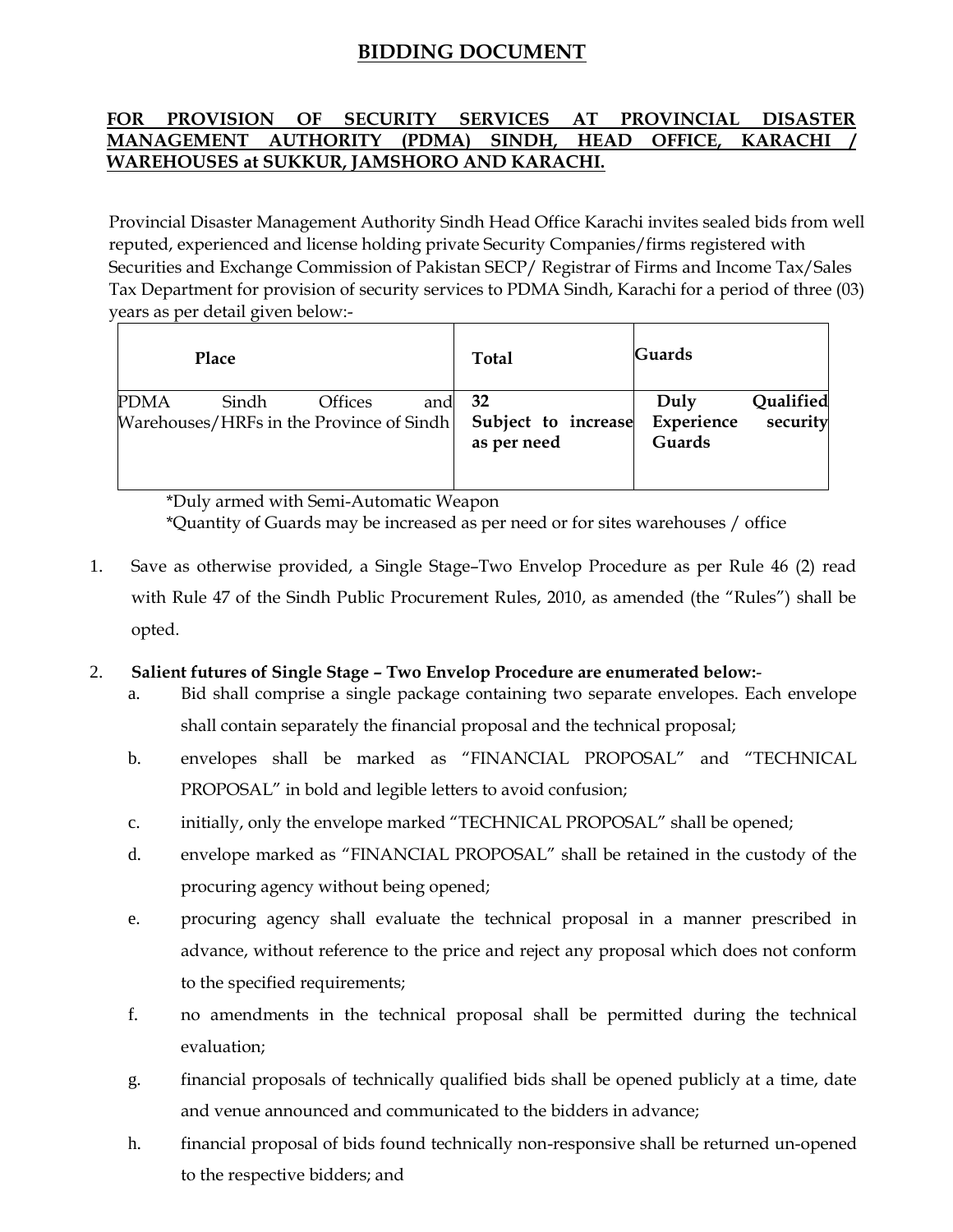i. Bid found to be the lowest evaluated or best evaluated bid shall be accepted.

#### 4. **Mandatory Requirements:-**

All bids shall be evaluated on the basis of mandatory requirements at first stage of technical evaluation. Failing to meet any one of the mandatory requirements shall result in to disqualification of the bidder. The bidders must furnish documentary evidence for following mandatory requirements:-

- i. Registration with SECP/Registrar of Firms as Private Limited Company/Registered Firm.
- ii. NOC from Ministry of Interior for running Security Company.
- iii. National Tax Number (NTN) Certificate of FBR.
- iv. Sales Tax Registration Certificate from concerned Govt.Office.
- v. Registration with Sindh Revenue Board.
- vi. The Security Company should be on Active Taxpayers List of FBR /respective Provincial Revenue Authority.
- vii. Copy of Latest Annual Tax Returns filed with FBR.
- viii. Certificate of Membership with All Pakistan Security Agencies Association (APSAA) with latest renewal for2021-22.
- ix. Security Company must have valid license of PTA for Wireless (Wireless license )
- x. Company/Firm Profile covering all the required technical details as per **Annex-A** of this document.
- xi. Certificate of bank account maintenance from a scheduled bank.
- xii.Certificate of Registration with Old Age Benefit Institute (EOBI) and Employees Social Security Institution (ESSI).
- xiii.Affidavit on stamp paper, that the firm has not been black listed by any Government / Semi Government organization.
- xiv. Pay Order/Bank Guarantee/ of Rs. 300,000/- issued by any scheduled bank in favor of Provincial Disaster Management Authority (PDMA) Sindh shall accompany in the **technical proposal** as Bid Security. Failing to do so may result in disqualification.
- xv. Deployment of at least 500 security guards in Pakistan. A Certificate to this effect will be furnished along with details of deployment (Facts may be verified).
- xvi. A Certificate to the effect that all Security Guards are paid monthly wages, not less than the minimum wages fixed by the Government of Sindh, as per latest budgetary year. Any violation at any stage in this regard will render the security company ineligible to work with PDMA Sindh.
- xvii. The bid prices shall not be in violation of minimum wages set by the Government of Sindh, otherwise PDMA has the right to reject any such bid orbids.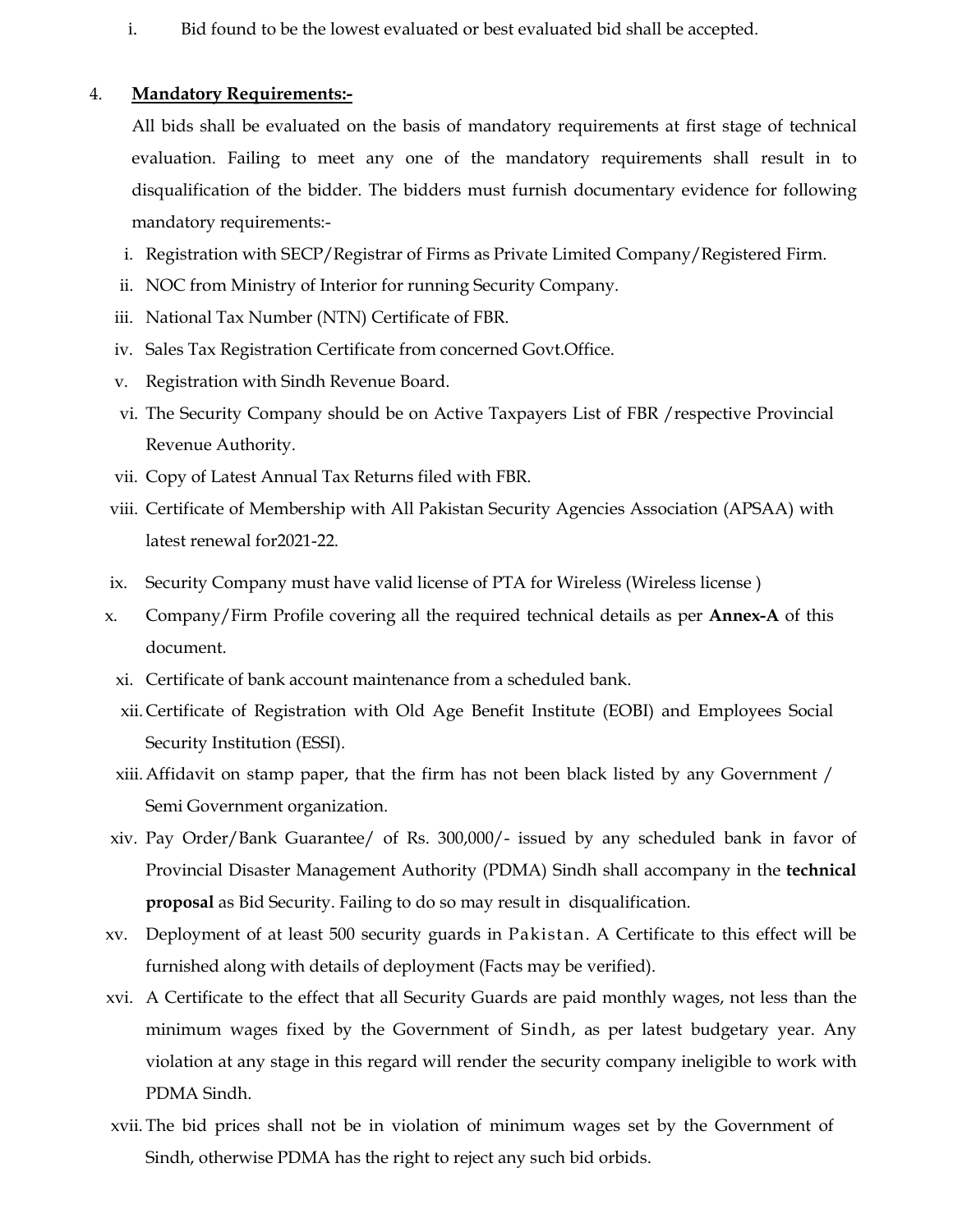- xviii.At least 3 x Good Performance Certificates from major clients like (Multinational Companies, Banks, Govt. Organizations, Embassies, Educational Facilities and 5-Star Hotels etc) where Security Company has provided security services.
- xix. The company should have valid licenses for all weapons and bound to provide at least  $2x$ automatic weapons along with other weapons if demanded (with valid license along with certificate of issuance of each weapon against name of custodian must be submitted to this office prior the deployment).
- xx. Affidavit on stamp paper that the documents/facts/details/information submitted to PDMA Sindh are true and liable to be rejected if proven false and, in that case, entire expense on legal proceedings shall be borne by the company.
	- xxi. Detail of important clients.

**Note**: All supporting documents must be attached with technical proposal to claim marks.

- 5. Based on the record/documentary evidence submitted by the bidders, each bidder shall be evaluated as per the Technical Evaluation Criteria at **Annex-A**. Threshold for qualifying for financial evaluation shall be minimum **70%**.
- 6. The least cost Bid shall be considered for award of contract who have passed the technical criteria.
- **7. If two or more bidders quote the same price in Financial proposal, then the contract will be awarded to the one with highest marks in Technical evaluation.**
- 8. Salaries, perks, and privileges of the guards will be governed strictly according to the Government's rules/regulations. Security Company is obliged to Pay the security guards the minimum wages set by the Government of Sindh from time to time. PDMA Sindh would not bear any additional cost on account of enhancement in this regard.
- 9. Payment to the successful bidder/ Security Company/ Contractor shall be linked with continuous active taxpayer status. If the successful Bidder/Security Company/ Contract or is not in ATL, no payment shall be made until the Security Company/Contract or appears on ATL of FBR as well as SRB.
- 10. Compulsory remittance of Employees Old-Age Benefit Institution (EOBI), Employees Social Security Institution (SESSI) and insurance premium against each individual. Evidence of remittance of insurance premium should be submitted within 2months of award of security contract.
- 11. The Successful Bidder/Security company/Contractor will be responsible to get each guard medically examined by a Registered Medical Practitioner and provide Medical Fitness Certificate before the deployment of guards and will provide the fresh fitness certificate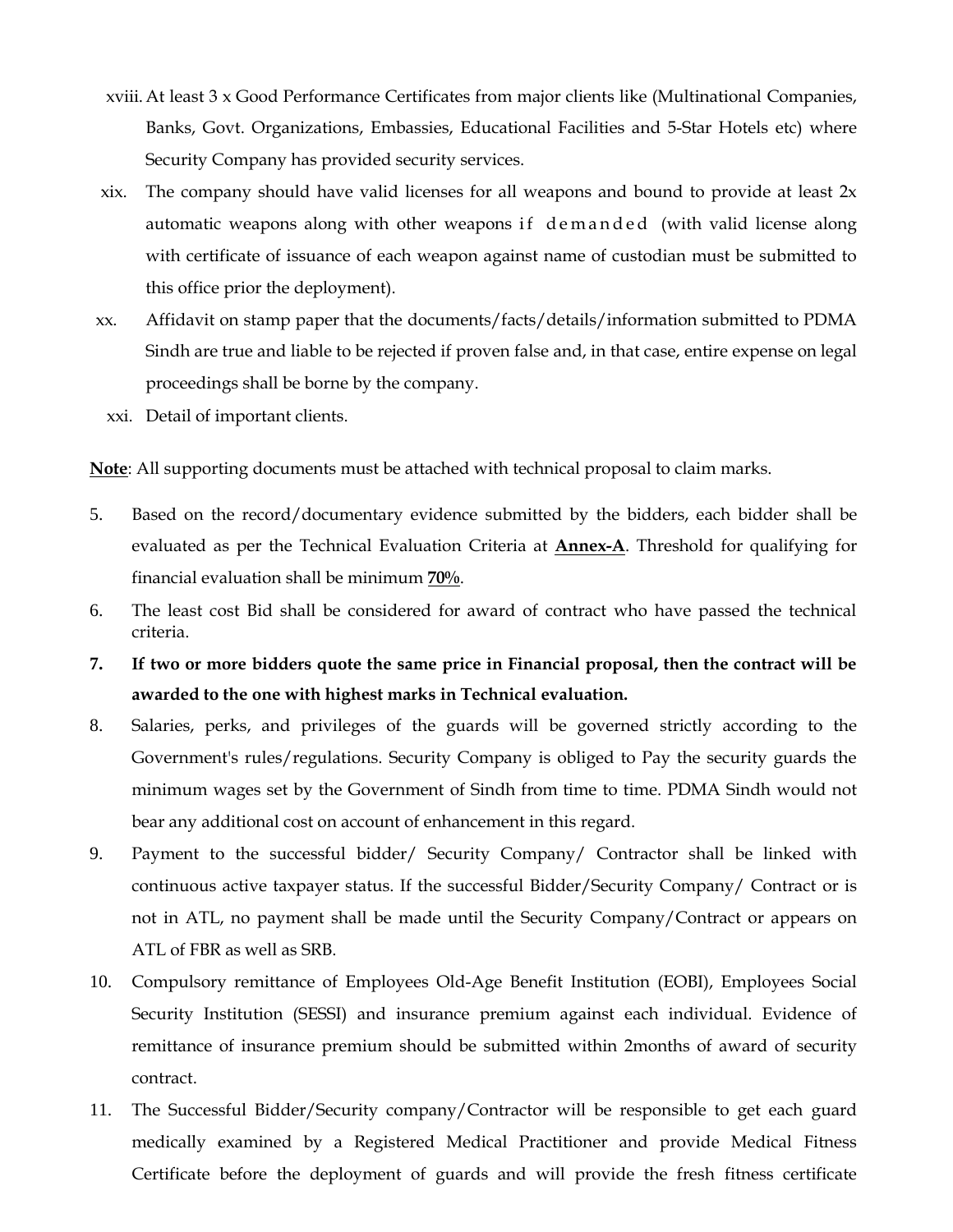whenever requested by this PDMA Sindh Head Office Karachi (without any additional cost).

- 12. The Successful Bidder/Security Company/Contractor shall also provide character certificates of each guard with verified antecedents by local police before the deployment.
- 13. Guards provided by the company should not be under age and not more than 45 years of age. Bulky/overweight/skinny/unhealthy/ Smoker or any Drug and Alcoholic addict persons will not be accepted at any condition.
- 14. The Security Company/Contractor should provide the essential healthcare safety kits e.g. First aid box.
- 15. The guards should be well-trained and well-capable to handle the situation including but not limited to bomb blast, earthquakes, events of fire, public protest, turmoil etc. and active in calling for emergency response team/services without any delay, by taking in confidence the Admin/security in-charge of concerned office.
- 16. Security guard shall perform duty in two shifts (day and night). All security guards will been titled for 02 days leave in a month without the deduction of any pay; the security company should provide the reliever guard (at no extra cost to PDMA Sindh) along-with verified character certificate before approving the leave of anyguard.
- 17. The Successful Bidder/ Security Company/Contractor will provide a Hand-held Metal Detector.
- 18. The successful bidder/ Contractor/Security Company will have to provide either ex-Service men or well literate young energetic trained civilian, fully equipped and well conversant with security duties and other requirements as mentioned in thesecurityagreement.
- 19. The Contractor /Security Company will provide Security Guard Services as per Terms & Conditions, to be settled in the shape of Contract/Agreement with PDMA Sindh Head Office Karachi and mentioned in the bidding documents.
- 20. An agreement will be made between PDMA Sindh and successful bidder / Contractor/Security Company on stamp paper.
- 21. Availability of additional guards (if so required) will be arranged on same day/wherein the absence or emergency situation additional guard must be provided within 1 hour of request.
- 22. **Bid Validity**. Bids shall remain valid for 90 days after the date of technical bid opening. Bid security will be returned to the unsuccessful bidders not later than expiry of the Bids.
- 23. **Contract Agreement.** All Terms & Conditions laid down herein shall be part and parcel of the Contract /Agreement. Draft Agreement of Security Services is attached at **Annex-C**. In caseoffailuretoadherewithTerms&ConditionslaiddowninContract/Agreement,PDMAreservest he right to cancel the agreement with or without giving notice (depending on nature of violation of Contract Agreement) and forfeit Performance Guarantee and any amount i.e. service charges etc. due towards the Contractor/Security Company.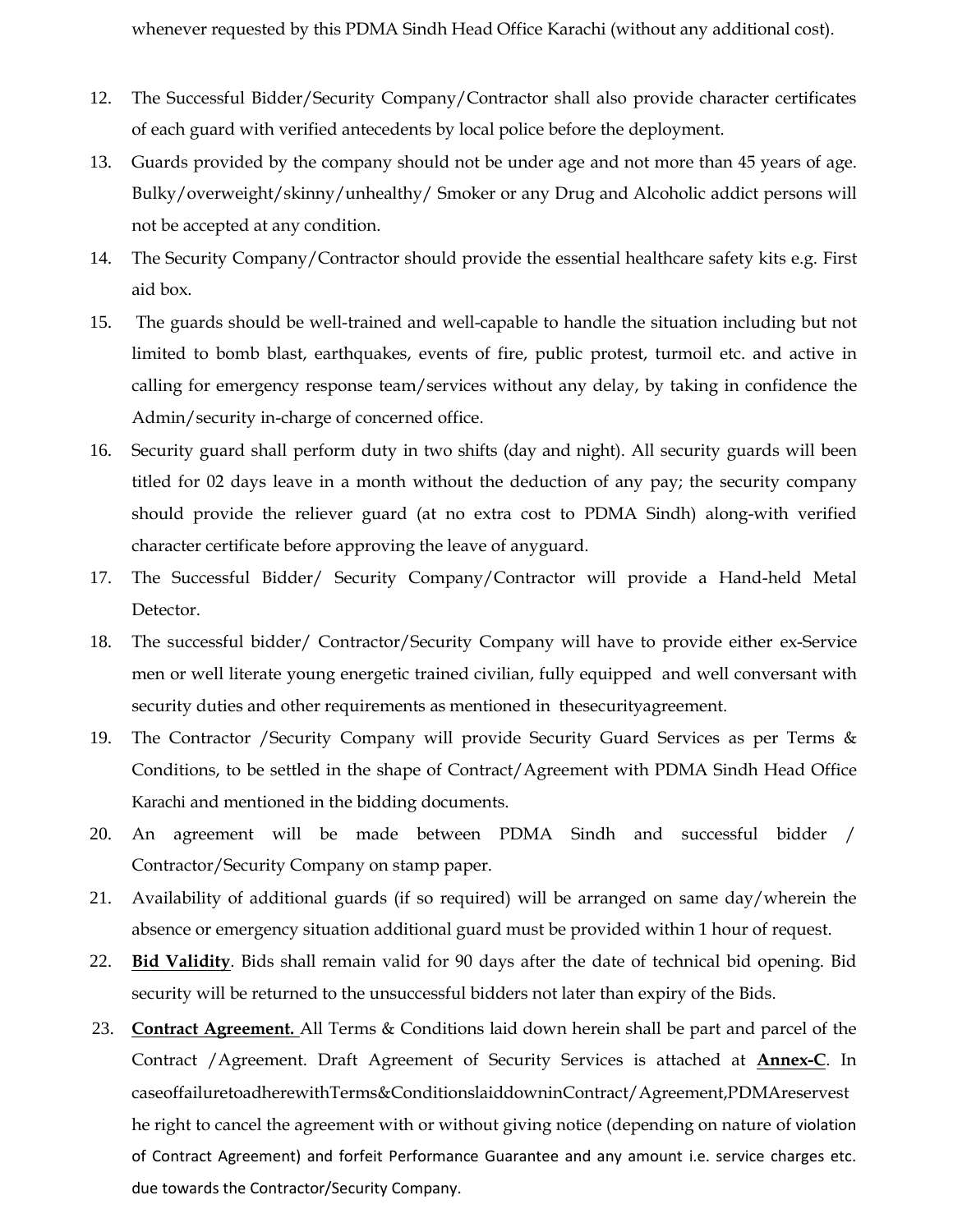- 24. **Alteration/Modification of Agreement.** The Successful bidder / Contractor Security Company shall reproduce draft agreement provided by PDMA Sindh on stamp paper. The Contractor/Security Company shall not alter/add/delete any article, clause or chapter of the draft agreement. However, Contractor /Security Company may rephrase any clause or chapter with the consent of PDMA Sindh for purpose of clarity, legality or otherwise except where scope of work, Terms & Condition and service charges is not adversely affected against PDMA Sindh.
- 25. The bids, prepared in accordance with the instructions in the bidding document must reach PDMA Sindh Head Office, Karachi as per NIT dated.
- 26. If a Security Company/bidder is already working at any Office/location of PDMA Sindh or worked previously, that firm/Company should produce a performance satisfactory certificate duly issue by Director (Admin)/ any responsible person or Zonal/Regional Head.
- 27. PDMA Sindh reserves the right to accept or reject all bids as per SPPRA rules 2010.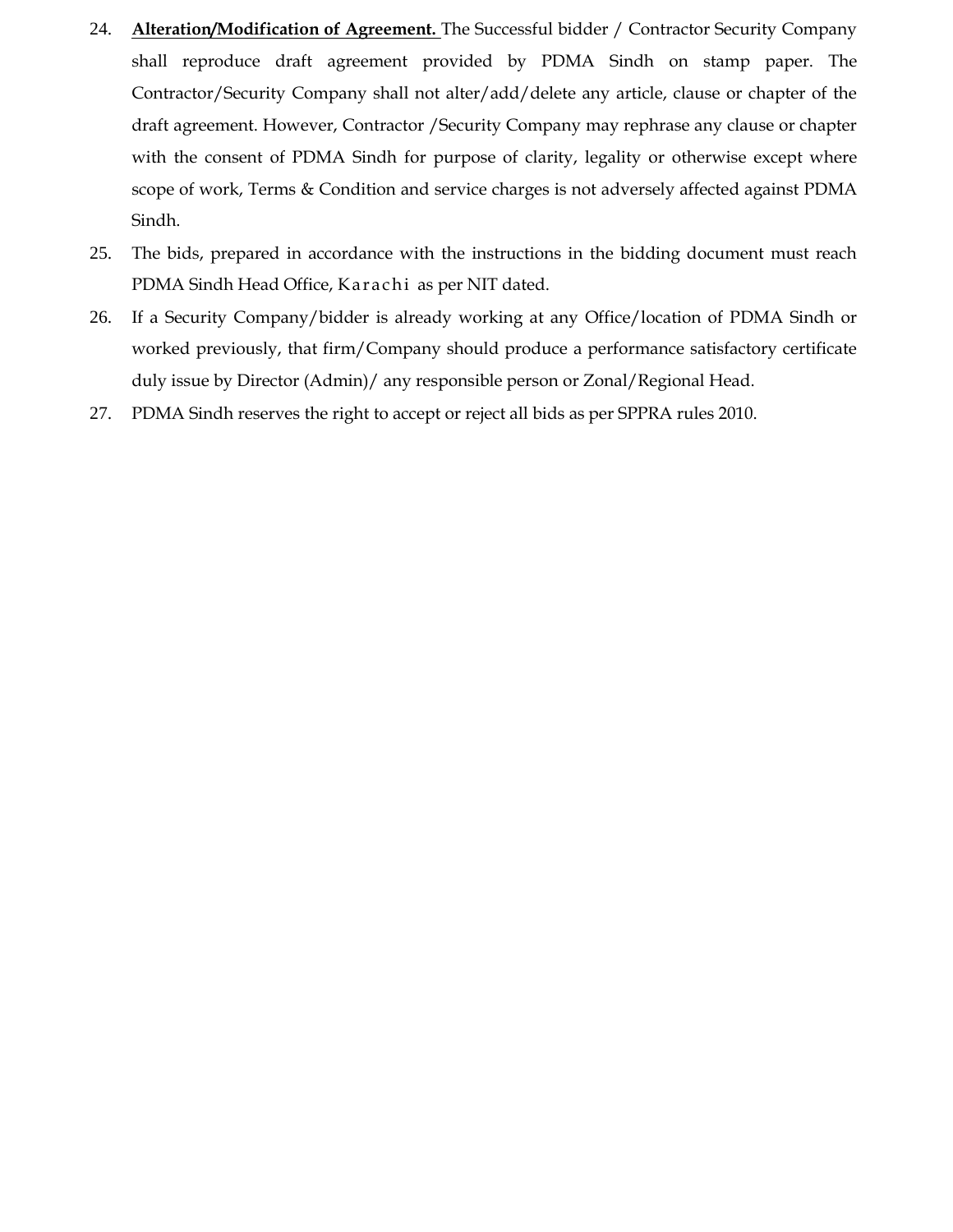| Criteria                                                                                                                                                                                                                                                                                   | Max.Marks |
|--------------------------------------------------------------------------------------------------------------------------------------------------------------------------------------------------------------------------------------------------------------------------------------------|-----------|
| a) Performance Profile<br>Good Performance Certificates issued by Major Clients (Multinational<br>Corporations / Govt. Organizations/ Embassies / Banks/ 5- Star Hotels<br>Education facilities, etc.) (05 Mark each certificate)                                                          | 20        |
| b) Experience of the company 20 years (1 Mark for each year)                                                                                                                                                                                                                               | 20        |
| c) Training of Guards (Firing Range etc.)<br>State of the Art own Training Facility (Own / Membership) (10Marks)<br>i.<br>Others (05 Marks)<br>ii.                                                                                                                                         | 10        |
| d) Training of Security Guards for Fire Extinguishing / Fire Fighting, in<br>the event of fire: (provide certificates of training sessions)<br>Yes (10Marks)<br>i.<br>ii.<br>No (0Marks)                                                                                                   | 10        |
| e) Centralized 24 / 7 Control Center for Monitoring of SecurityServices<br>Yes (5Marks)<br>i.<br>ii.<br>No (0Marks)                                                                                                                                                                        | 05        |
| f) Armed Mobile Response Unit(s), in case of emergency situation:<br>i. More than five mobile units (05Marks)<br>ii. Less than five mobile units (03Marks)<br>iii. No Mobile Units (0Marks)                                                                                                | 05        |
| g) Company's Welfare Policies for its Guards:<br>i. Health Cover, Pension and Life Insurance Policy for Guards (20Marks)<br>ii. Health Cover and Life Insurance Policy for Guards (15Marks)<br>iii. Health Cover OR Life Insurance Policy for Guards (10Marks)<br>iv. No Policies (0Marks) | 20        |
| h) Strength of Security Guards deployed in Pakistan<br>i. More than 500 Guards (10Marks)<br>ii. Less than 500 Guards(5Marks)                                                                                                                                                               | 10        |
| <b>TotalScore</b>                                                                                                                                                                                                                                                                          | 100       |
| <b>Minimum Score to Pass for Financial Evaluation</b>                                                                                                                                                                                                                                      | 70        |

**Note:** Submission of documentary evidences for each evaluation criteria is mandatory for marks allocation.

> **Assistant Director PDMA Sindh Head OfficeKarachi Tel No. 021-99332003-5**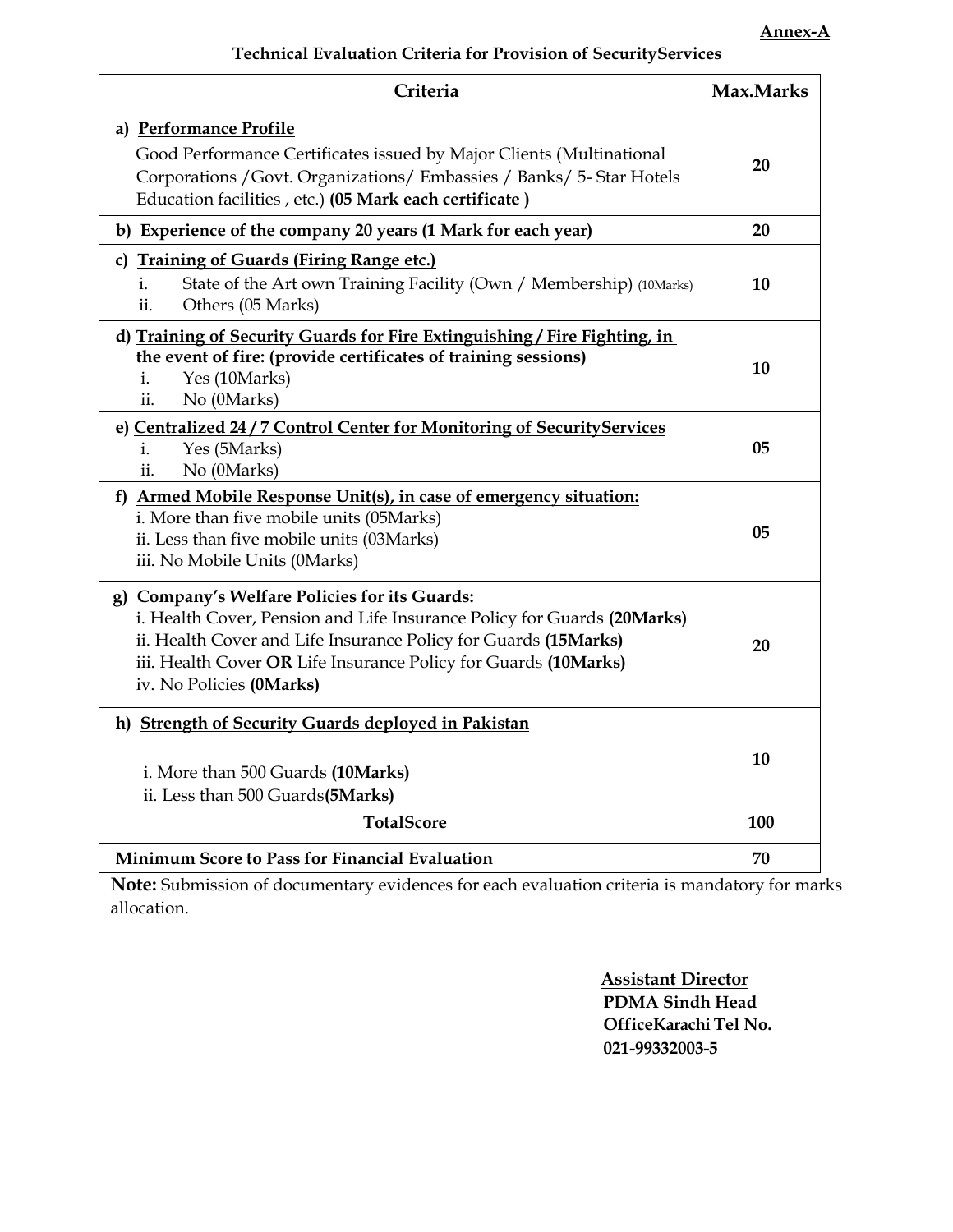#### **Annex-B**

### **FINANCIALPROPSAL**

### **PROVISION OF SECURITY SERVICES FOR (PDMA) SINDH, HEAD OFFICE, KARACHI / WAREHOUSES AT SUKKUR, JAMSHORO AND KARACHI**

The monthly rate **/** total amount for provision of Thirty two (32) Security Guards for Karachi Station, Jamshoro Station and Sukkur Station, inclusive of all payable taxes are quoted below:

**Amount (inPKR)**

| Description                                                        | Amount for<br>1st Year<br><b>Of Contract</b> | <b>Amount</b> for<br>2 <sup>nd</sup> Year Of<br>Contract | Amount for<br>3rd Year Of<br>Contract |
|--------------------------------------------------------------------|----------------------------------------------|----------------------------------------------------------|---------------------------------------|
| Rate Per Guard Per Month<br>with taxes                             |                                              |                                                          |                                       |
| <b>Amount For</b><br>32xGuardsPerMonth<br>with taxes               |                                              |                                                          |                                       |
| <b>Total Amount</b><br>of32xGuards Each<br>Year with taxes         |                                              |                                                          |                                       |
| <b>Grand Total of Three</b><br><b>Years Contract with</b><br>taxes |                                              |                                                          |                                       |

| 1stYear of contract: Rupees       |
|-----------------------------------|
|                                   |
|                                   |
| GRAND TOTAL (for 3 years): Rupees |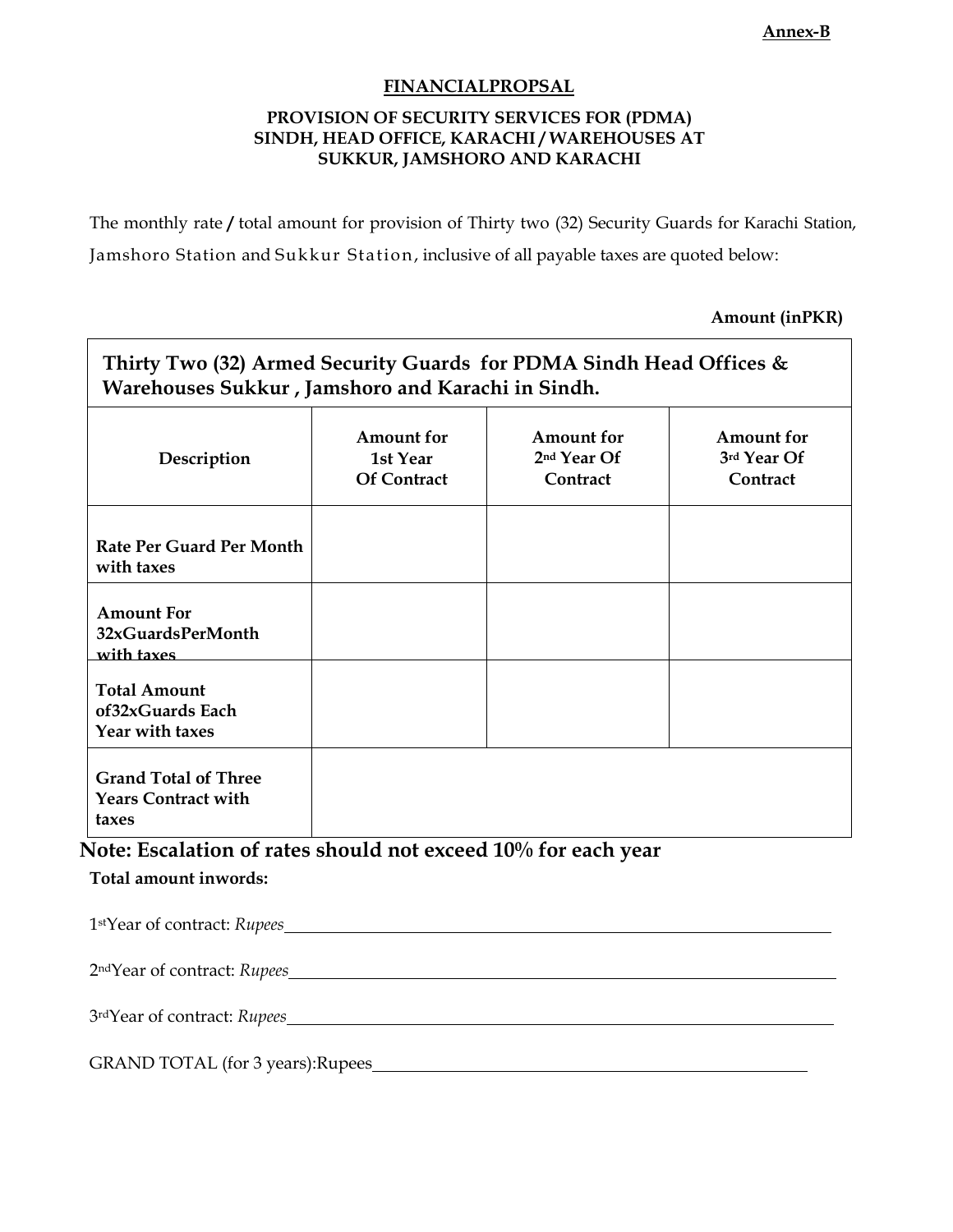#### **Note:**

- i) The bid amount should be inclusive of GST/all applicable Taxes.
- ii) All columns of the Financial Proposal shall be filled carefully and. in case of in applicability of any amount, " $N/A$ " may be mentioned in the column.
- iii) Attach pay order / bank guarantee of Rs.300,000/- issued by scheduled bank in favor of PDMA Sindh as Bid Security along with technical bid in original.
- iv) Minimum rates of wages notification copy must be attached herewith for proving their rates.
- v) The Security Company, if it is declared as successful bidder, will be required to deposit a **"Performance Guarantee"** equivalent to **5%** of the amount of total value of contract for one year through a Pay Order / Bank Draft issued by any scheduled bank in favor of PDMA Sindh within two weeks of Award of Contract/Agreement.
- vi) The Bid Security of the successful contractor will be adjusted against the Performance Guarantee. If the bidder fails to deposit Performance Guarantee within two week of Awarding of the Contract/Agreement, the same shall stand cancelled and the bid security shall be forfeited.
- vii) Performance Guarantee shall be released after the expiry of the agreement subject to issuance of NOC by In-charge PDMA Sindh Head Office, Karachi.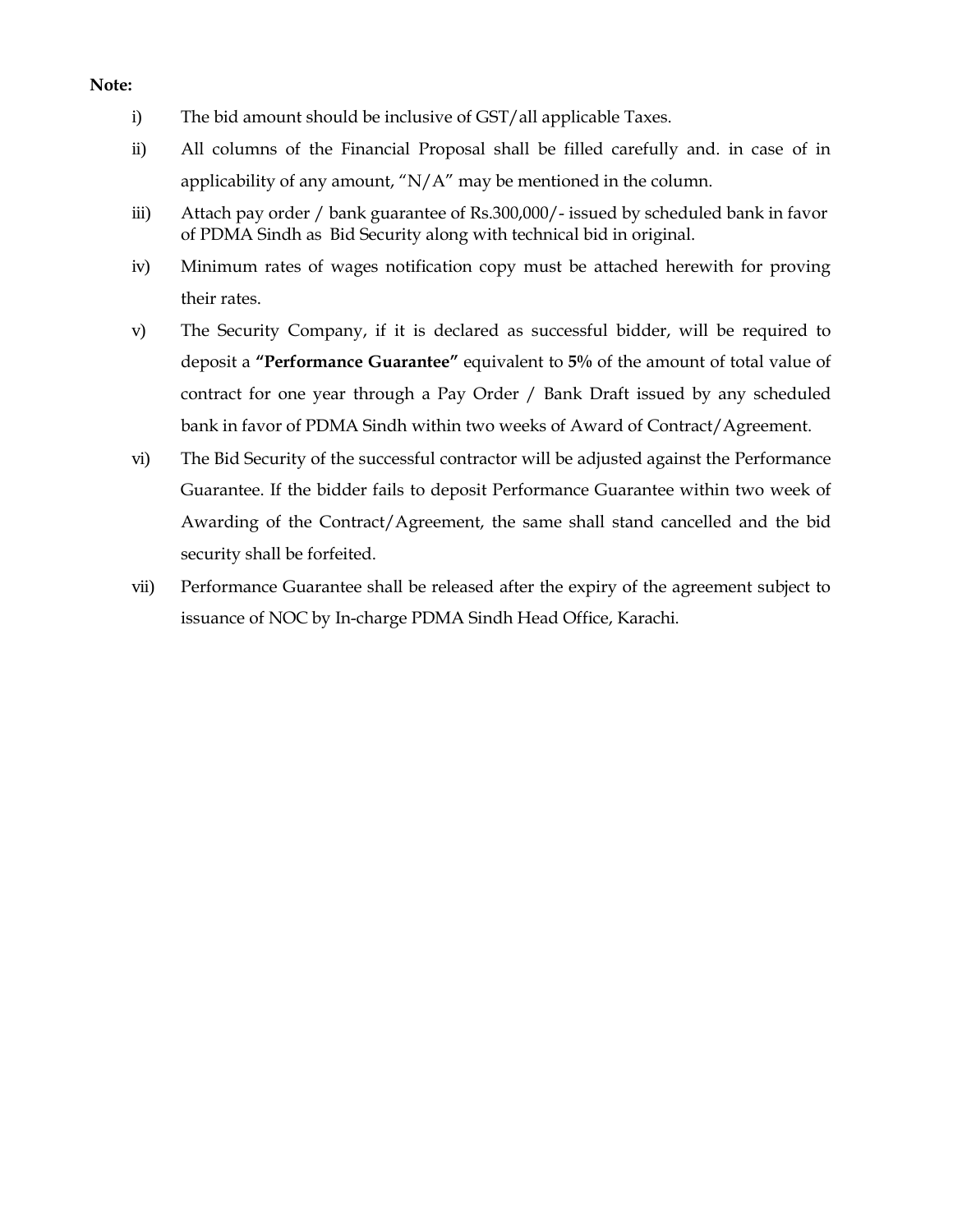**Annex-C**

### **DRAFT AGREEMENT OF SECURITYSERVICES**

#### This Security Services Agreement (the **"Agreement"**) is made on this dayof By and between 2022;

**Provincial Disaster Management Authority, Sindh** an Autonomous Body established under NDMA Act 2010,("PDMA Sindh")having its Headquarter (HQ) at C-26, Main Khayaban e Jami, DHA Phase-7,Karachi which expression shall, where the context so permits, include its administrators or assigns) of the OnePart;

And

**M/s (Pvt.) Ltd.**, a company incorporated under the Companies Ordinance 1984 and having its registered office (hereinafter called "Security Company"which

Expression shall, where the context so allows include his /its successors – in -interest, executors, administrators, heirs and permitted assigns) of the **OtherPart;**

(If when and where applicable the Party of the One Part and Party of Other Part shallhereinafterbe collectively referred to as "Parties" and individually as "Party" as the context of thisAgreementrequires).

### **WHEREAS;**

- 1. PDMA Sindh is desirous to acquire the Security Services (hereinafter referredtoas "Services") for its head office located at Karachi, jamshoro and Sukkur.
- 2. The Security Company is being engaged in providing of such Services and has agreed to provide these Services to PDMA Sindh on the Terms & Conditions asset for there under.
- 3. The Security Company represents that it has the fully trained security guards with relevant expertise and holds valid and subsisting licenses/permissions, authorizations / approvals which are / or may be required from the Government of Pakistan in accordance with the highest standards and satisfaction of PDMA Sindh. The Security Company under takes that the Services shall be provided only through the experienced security guards.
- 4. Upon the basis of the representations and warranties of the Security Company contained herein, PDMA Sindh wishes to procure services of the Security Company to provide their Services in the Province of Sindh.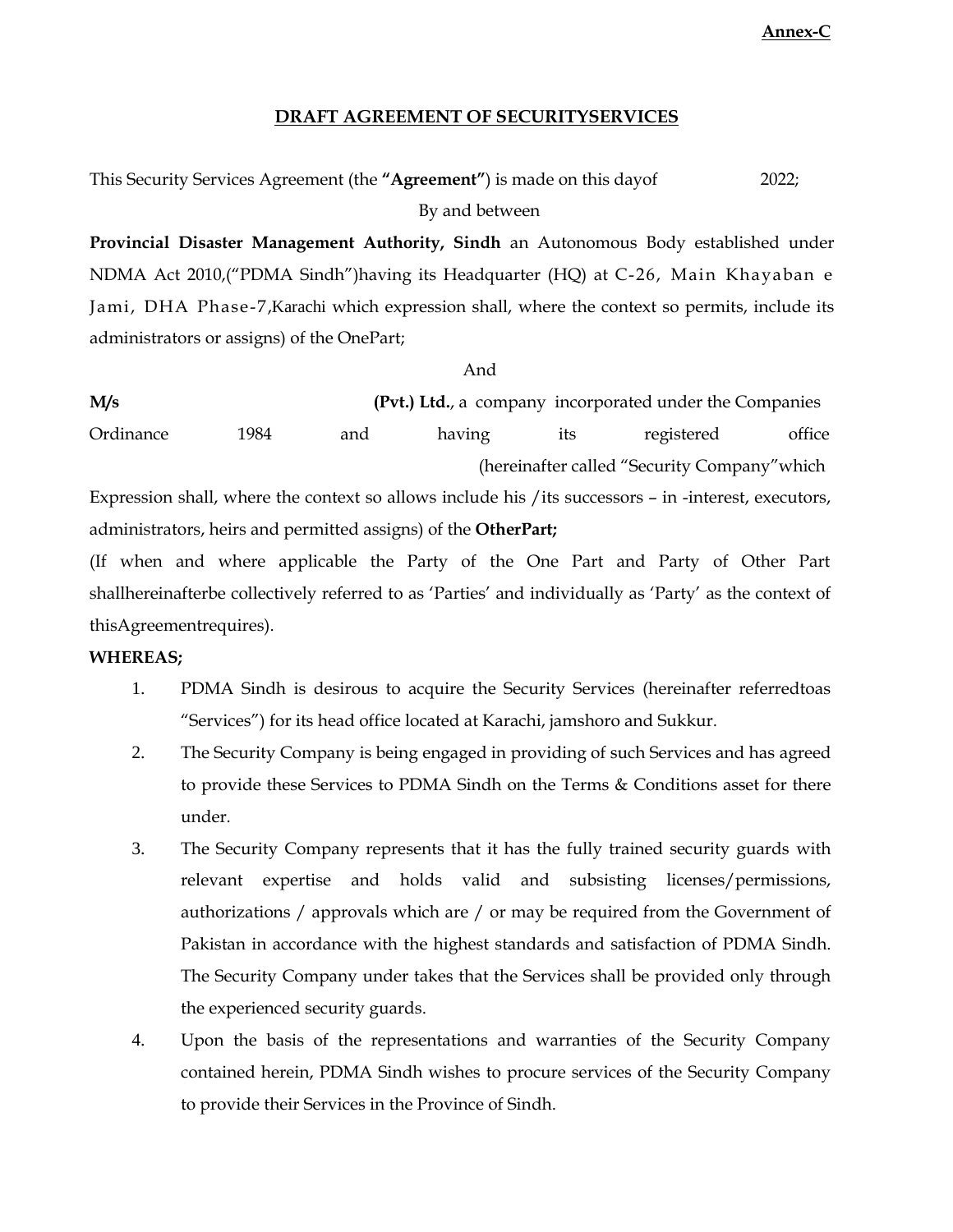**NOW THERFORE**, for good and valuable consideration the adequacy whereof is hereby confirmed and the mutual benefits to be derived there form, the representation and warranties, covenants, conditions and promises contained herein below and intending to be legally bound, PDMA Sindh Head Office and the Security Company hereby agree asfollows:

### **1. SCOPE**

Subject to Terms & Conditions of this Agreement and any other stipulation provided in bid documents, the Security Company will provide Security Services / Guards as per mandatory requirements and as prescribed under Bidding Documents, and this Agreement or a sit will be communicated by PDMA Sindh Head Office from time to time to the Security Company.

# **2. TERM**

The Initial Term of the Agreement shall be three (03) years commencing from (Date / month / year) **/ \_/** and ending on **/ /** 

(Both days inclusive). This Agreement may be renewed by mutual consent on such terms andforsuch period or otherwise as may be mutually agreed by the parties" subject to satisfactory performance of the other party in accordance with Sindh Public Procurement Rules, 2010 amended from time to time.

### **3. RESPONSIBILITIES**

- 3.1 The Security Company shall be fully responsible to provide satisfactory services at **PDMA Head Office** and it will ensure that;
	- a. The deployed guards shall be Energetic, smart, well mannered, literate and healthy (ex-serviceman / civilian) with complete uniform and fully conversant with the security principles and must to not perform the double shift duty at PDMA Sindh or any another company/organization after the predefined duty hours. The deployment of Security Guards will be in consultation with the security in-charge of the PDMA Head office.
	- b. The Security Guards provided by the security company should not be less than 25 years and not more than 45 years of age for civilian and up-to 50 years for ex-service man. Bulky/overweight/skinny/unhealthy/Smoker or any Drug and Alcoholic addict guards will not be accepted at any condition.
	- c. Daily attendance is marked in the register at the point as well as Daily Attendance sheet for submission to security in-charge of PDMA Sindh Head Office for monthly audit. Representative from the security company should randomly (at least twice in a week) monitor the performance of guards as per the Terms & Conditions and also verify the same on attendance register and meeting with security in-charge of PDMA Sindh.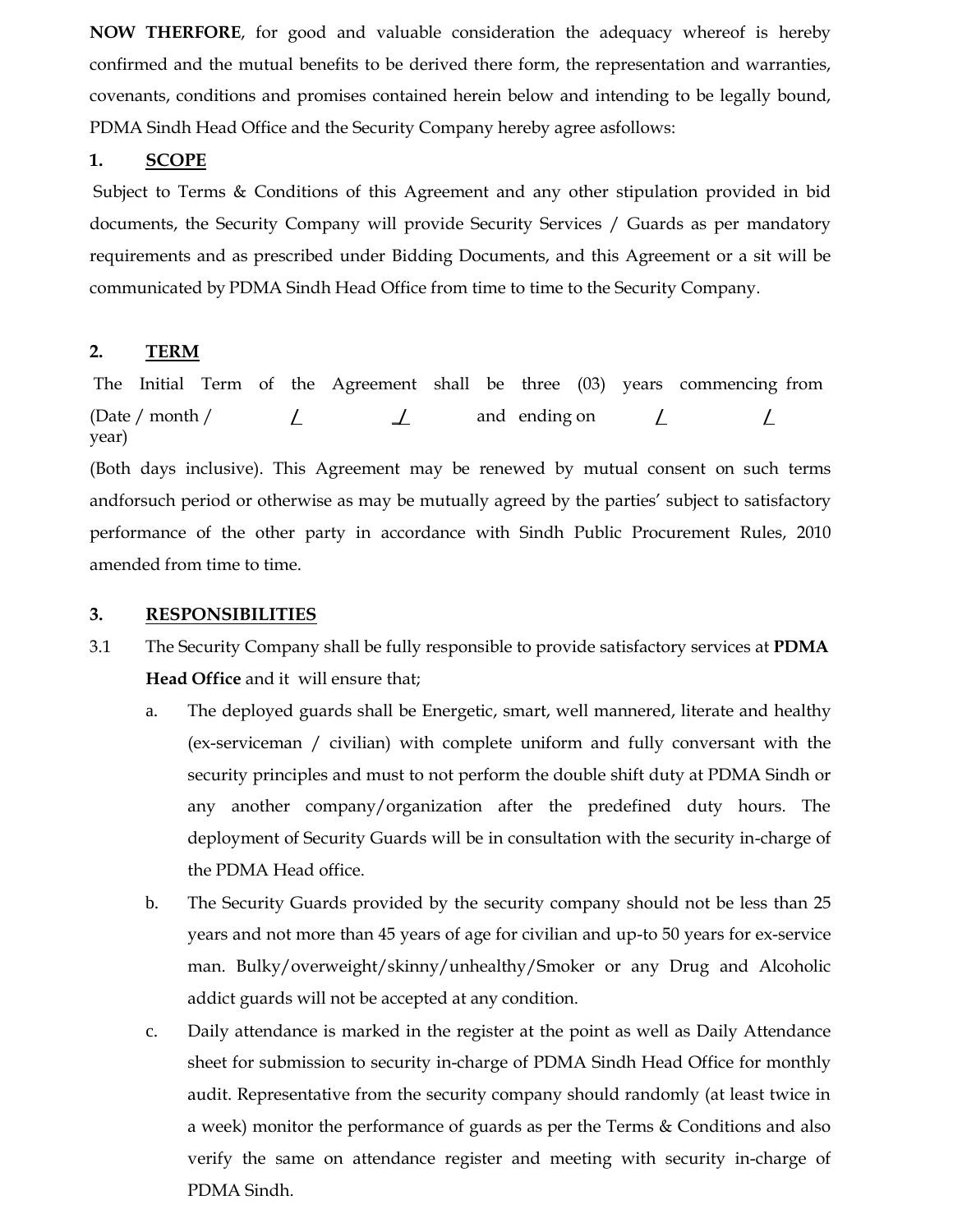- d. Each guard on duty has received and understood written instructions for basic duties, including always looking neat and clean and must be dressed up in proper UNIFORM provided by Security Company and always display I.D card andshouldbe active, energetic and fully equipped to discharge hisduties.
- e. Each guard is to be issued at least three new uniforms along-with new shoes, and no guard will be allowed washing of their uniform inside the office premises.
- f. The Armed Guards who will be called "Standing Security Guards" are alert, patrolling and vigilant in duty hours. Any mishap will be the entire responsibility of the Security Company under any/all circumstances subject to the completion of all legal proceedings as required by law i.e. Joint Board of Inquiryetc.
- g. Each guard is medically examined by a registered medical practitioner and provided medical fitness certificate. Similarly, the security company shall also provide character certificates of each guard with verified antecedents by local police.
- h. Security Company's Manager/POC must introduced new or substitute security guard to the in-charge Security of PDMA Sindh Head Office before the deployment along with official deployment letter, Police Verification and copy of validCNIC.
- i. The directions of the PDMA Sindh Head office from time to time shall be fully complied with.
- 3.2 In addition to the services to be performed by the Security Company specified here in this Agreement, the Security Company shall beresponsible,
	- a. To provide at no additional cost to the PDMA Sindh Head Office, supervision of its employees as is necessary to adequately fulfill its obligations under theAgreement.
	- b. To ensure that all its employees performing the services specified in the Agreement are physically and medically fit and have no communicable disease and are healthy in all respects to perform duties.
	- c. To consider that it is an independent contractor and accordingly is fully responsible for any accident, mishap or injury to its employees or cause by its employee and agrees that neither the PDMA Sindh **nor** any employee of PDMA Sindh will be held liable for either of the above in any manner.
	- d. To warrant that in the performance of its obligations under this Agreement it shall comply fully with all laws applicable in Islamic Republic of Pakistan.
	- e. To ensure that, the employees of Security Company shall on no account indulge in UNIONISM, and further ensure and confirm that the Security cleared of all the employees who are deployed to provide services under this Agreement. In case any person deployed by the Security Company found guilty of any crime the Security Company shall be fully responsible replace the said guard accordingly with immediate effects.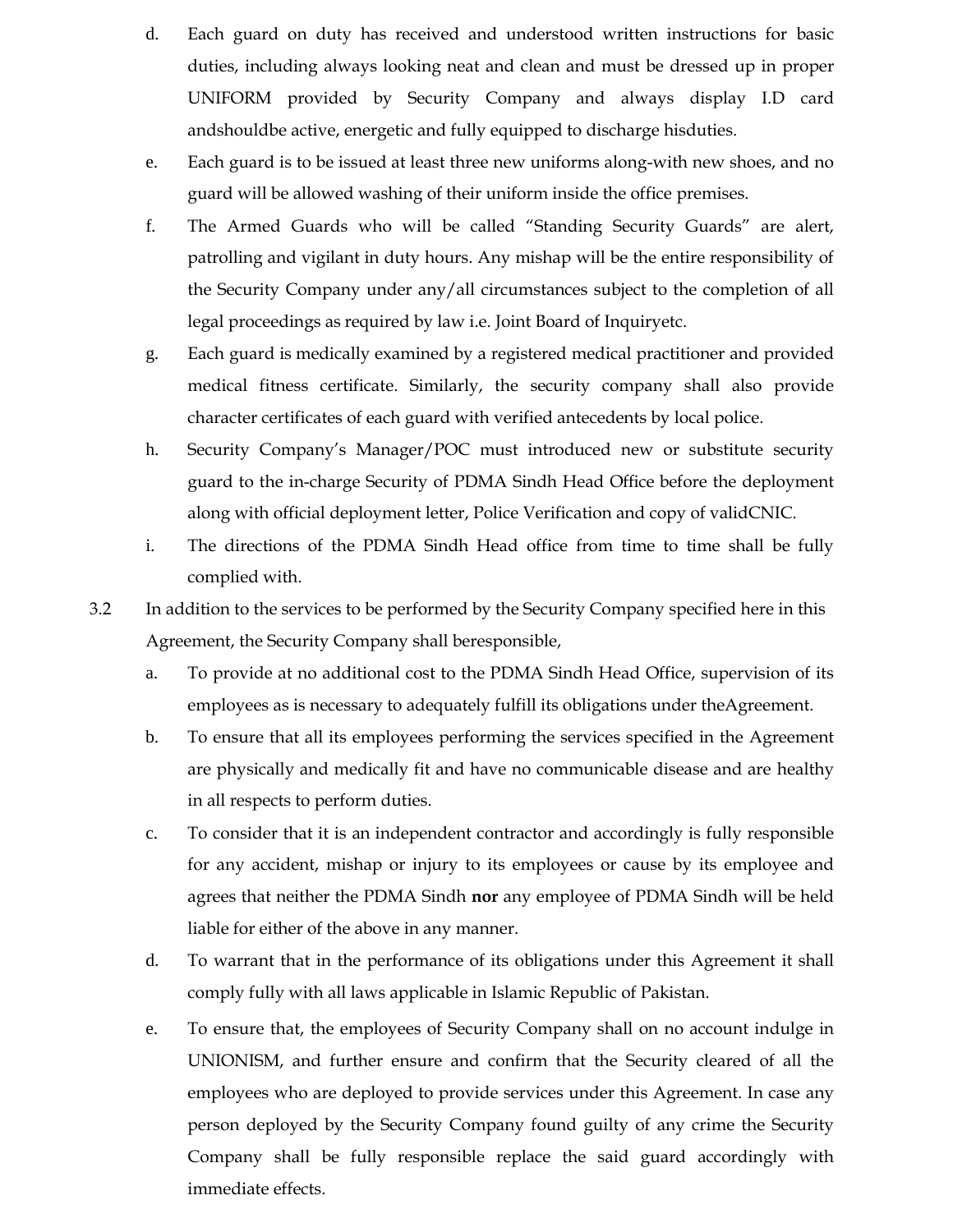- f. For recruitment, discipline and all other service matters of its employee. The Security Company will not in any case use as sub statute any official of **PDMA Sindh Head Office,** regarding their service matter, which is the sole responsibility of SecurityCompany.
- g. When circumstances warrant, that **PDMA Sindh Head Office,** may refuse to accept services from any security guard of Company whose work has been found unsatisfactory or not in accordance with the requirements of this Agreement. In addition, penalties/actions would be initiated in case of unsatisfactory performances and violations that are or equivalent to the ones highlighted below:
	- (i) Amount of Rs.500/-per penalty for each guard will be deducted in case of minor violations like not wearing of uniform / late arrivals / negligence, attending guests or visit or seen rudely mannered, leaving office premises in duty hours, etc. "All fines and penalties" will be deducted by PDMA Sindh Head Office,from the monthly payments of the SecurityCompany.
	- (ii) Three consecutive violations of same nature on part of any security Guardwillrender him unsuitable for performing duties in PDMA Sindh Head Office.
	- (iii) The Security Company would be served with a warning notices with imposing of the penalties. Where in case of persistent violations, offensive behavior, not adhering the instructions, refusing to take responsibility and non-compliance against telephonic/email/in writing complaints, after two consecutive warnings on similar content, the additional penalties may be imposed to Security Company ranged from 5% to 20% of total monthly payment against each additional warning after first two warnings against similar contentornoncompliance against any reported issues. Also, PDMA Sindh may terminate this Agreement with immediate effect after three consecutive warningsagainstserious violations.
	- (iv) Actions like firing of weapons which are not intended for the purpose of defense and in violation of Security Company"s license shall lead to termination of this Agreement on immediate basis besides involving other legal proceedings as required.
- h. The process of recruiting, interviewing and hiring employees/guards of Security Company including any actions with respect to alleged discrimination ofotheremployment practices are the sole responsibility of Security Company subjecttowhat has been agreed in thisagreement.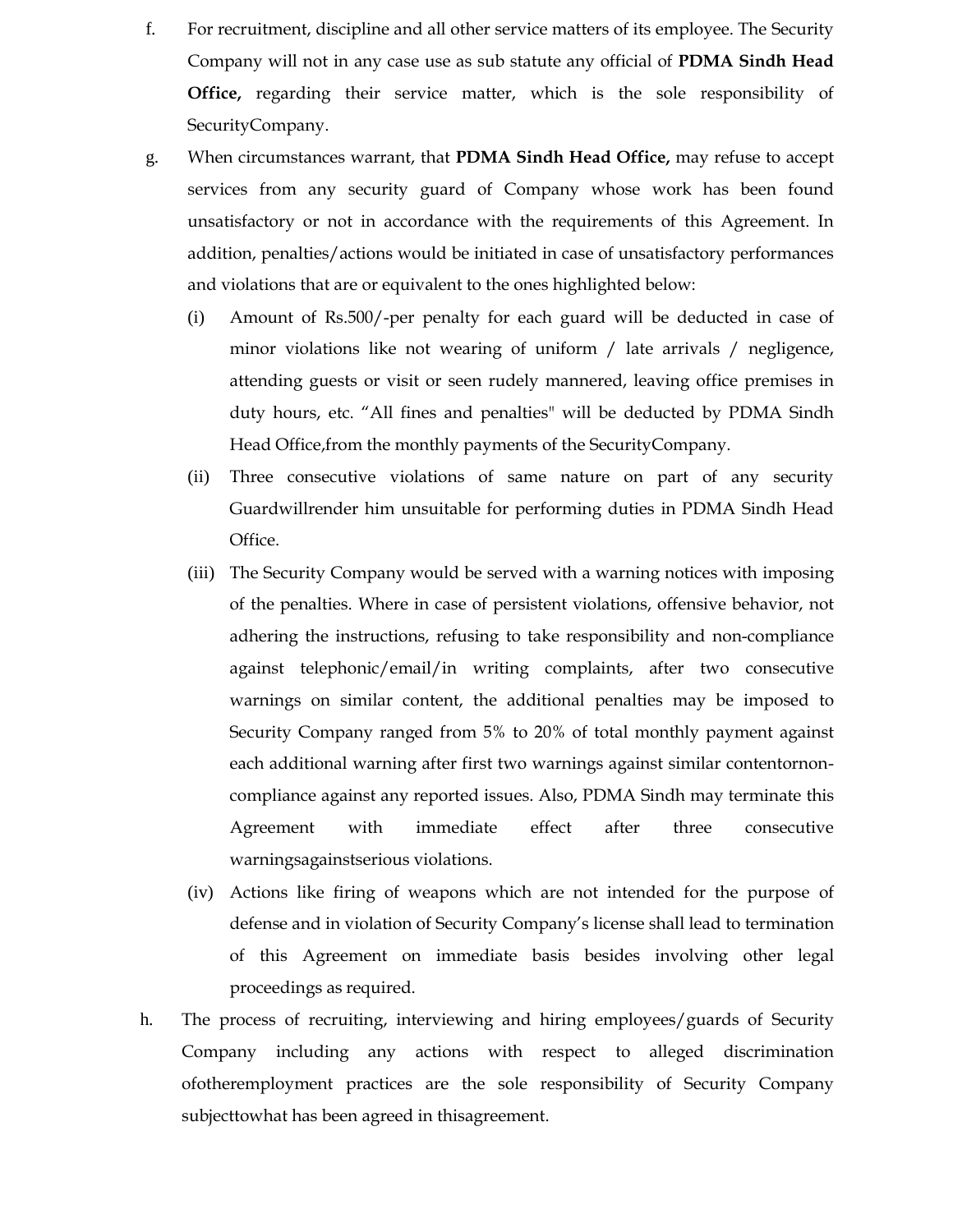### **4. DEPLOYMENT OF GUARDS**

- 4.1 Security Company will deploy seven (07) Security Guards at **PDMA Sindh Head Office Karachi** with two alternate shift.
- 4.2 In case PDMA Sindh requires additional guards, the Security Company shall provide the same according to the requirement on the terms as agreed in the Agreement upon 24 hours' notice.

# **5. PAYMENTS AND INVOICES**

- 5.1 In consideration of rendition of the Services by the Security Company, PDMA Sindh Head Office shall pay the Security Company, charges as specified in**Annexure-A.**
- 5.2 All amounts paid to the Security Company as per Clause 5.1 shall be inclusive of all taxes, levies, duties, and any other deduction related thereto etc. and is acknowledged by the Security Company to be adequate and sufficient consideration for the rendition of Services by the Security Company.
- 5.3 All payments to be made by PDMA Sindh to the Security Company shall be subject to such deductions and with holding as are required by prevailing law which shall be to the account of the Security Company.
- 5.4 The Security Company shall be responsible to pay all the taxes required under prevailing laws and for any necessary with holding of taxes from the salaries of security guards of Security Company. PDMA Sindh will not pay any additional amount during contract period not specified herein and/or bidding documents except for requesting for additional security guards.
- 5.5 The Security Company shall submit its invoice in accordance with the rates/charges specified in **Annexure-A** hereto and PDMA Sindh agrees to make payment under each invoice during the first year of the Agreement by  $10<sup>th</sup>$  of each month subject to the receipt of such Invoice by the Security Company.
- 5.6 Payment to the Security Company shall be linked with active taxpayer status. If the company is not in ATL, no payment shall be made until the Security Company appearson ATL of FBR/SRB, failing which this Agreement may beterminated.
- 5.7 PDMA Sindh shall not be responsible in any manner to pay either in cash or in kind to other than the amount of salary agreed upon in the Agreement for the total deployed guards agreed to be hired. Monthly wages of the guards will not be less than the minimum wages fixed by the Federal Government of Pakistan or Provincial Governments, as the case may be, from time to time. Any violation at any stage in this regard willrenderthe Security Company ineligible to work with PDMA Sindh.
- 5.8 The Security Company shall be solely responsible for all payments, liabilities and all other obligations of whatsoever nature pertaining to its staff/workers/guards who shall be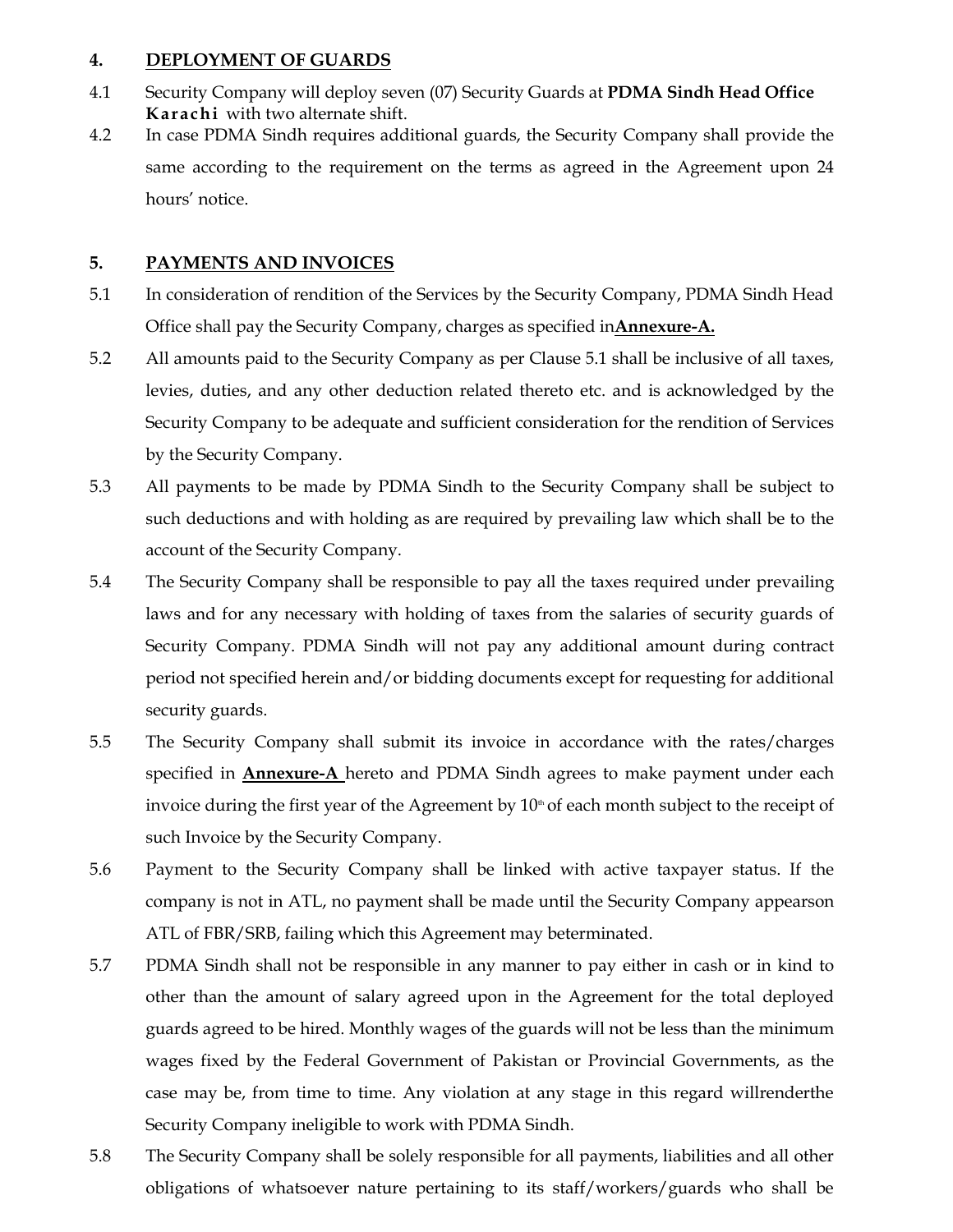deputed for the Services at PDMA Sindh, or may be specified from time totime.

- 5.9 The Security Company shall be bound to have its guards insured against accidents resulting in injury or death in accordance with the Workmen"s Compensation Act, 1923 or any other applicable law. The Security Company, in addition to Clause (9), undertakes to fully indemnify and hold harmless the PDMA Sindh against any claims, losses, damages, or expenses in relation to injury or death to any persons or loss or damage to propertyarising out of the performance of Serviceshereunder.
- 5.10 Any additional time/hours of duty which may be treated by law as overtime, shall not be paid by PDMA Sindh, and it shall be sole duty of SecurityCompany.

### **6. PERFORMANCEGUARANTEE**

- 6.1 The Security Company shall deposit a "**Performance Guarantee"** equivalent to 5% of the amount of total value of contract, through a Pay Order/Bank draft issued from any scheduled bank in favor of PDMA Sindh within two week of Award of Contract /Agreement. The Bid Security of the Security Company will be adjusted against the Performance Guarantee. If the bidder fails to deposit Performance Guarantee within Two week of Awarding of the contract/agreement, the same shall stand cancelled and the bid security shall be forfeited.
- 6.2 Performance Guarantee shall be released after the expiry of the Agreement subject to issuance of NOC by In-charge PDMA Sindh Head Office, Karachi.

## **7. DUTIES**

The Security Company shall be responsible for any and all duties performed by deployed Security Guards at PDMA Sindh Head office Karachi, However, the Guards / Staff deployed by the Security Company shall perform their duties, including but not limited to following;

- a. Prevention of entry in to office premises entrusted to the Security Company any person not authorized by PDMA Sindh or any person who lacks proper identification.
- b. Prevent pilferage of items / equipment / property belonging to PDMA Sindh from the premises of PDMA Sindh Head office which are under charge of Security Company as per written instruction issued by the authorized officer of PDMA Sindh.
- c. Inform concerned authorized officer of PDMA Sindh promptly and accurately in case of any occurrence eetrimental to the security of PDMA Sindh premises or any item placed under charge of the SecurityCompany.
- d. To take appropriate action in case of emergencieslike:
	- (i) Raising of fire alarm and prompt communication to Fire Brigade and officerincharge of the installation and arrange rescueactivities.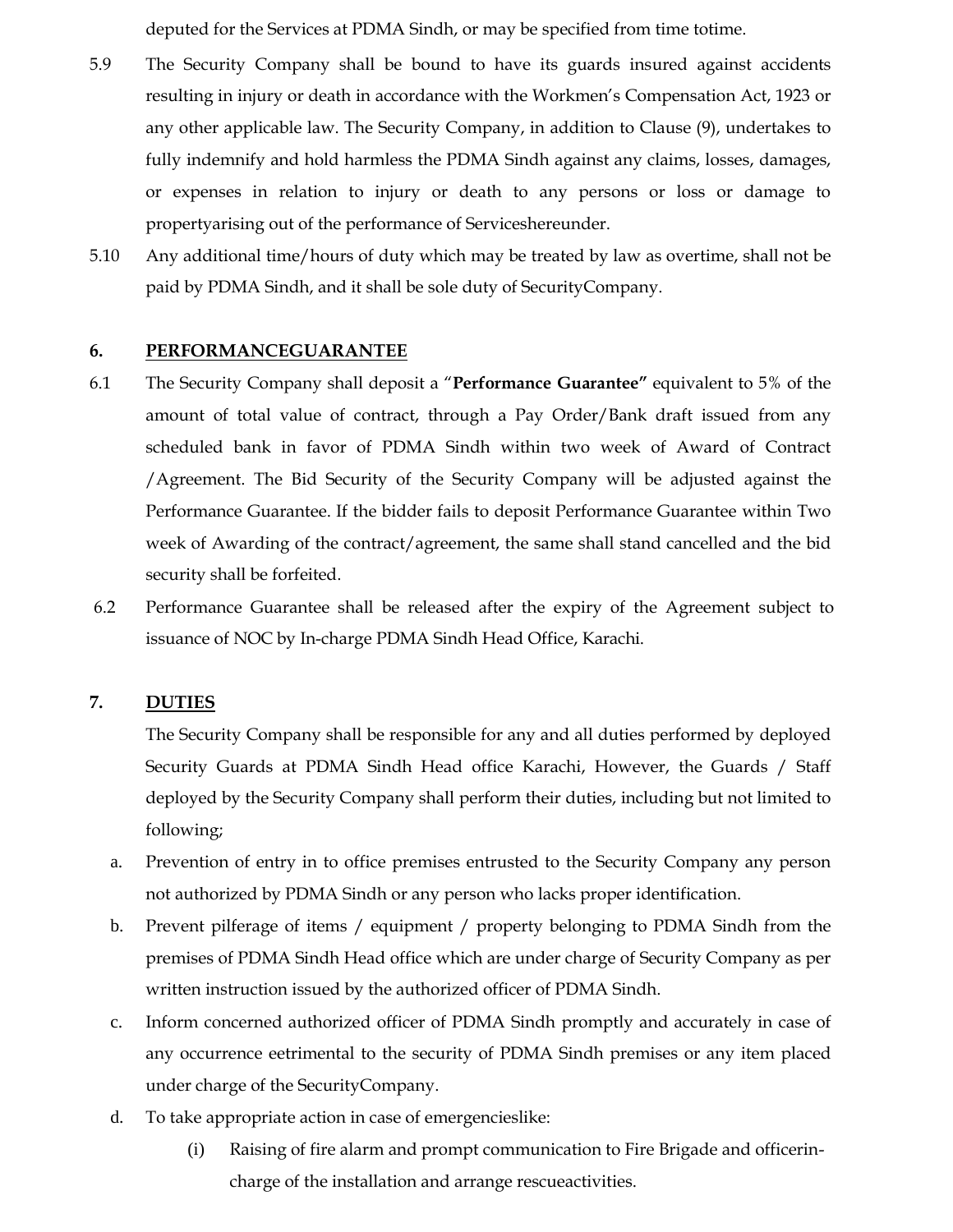- (ii) Forced Entry will be promptly reported to the local in –charge of security of PDMA Sindh, Police Station and Control Centre (if any) or in-charge monitoring the security services of the Security Company for appropriate actions.
- (iii) Law and Order Situation will be promptly reported to the local police station, with the permission of in-charge of security at PDMA Sindh and in-charge monitoring the security services of the Security Company for appropriate action. All entry points shall be closed under such a situation.
- (iv) To arrange immediate medical coverage of any person injured in thepremises.
- (v) To carry out daily checking of all security lights, entry points and locked premises for their effectiveness during off hours.
- (vi) To properly brief the relieving guard about any situation concerningsecurity.
- e. The guards will perform duties including security of PDMA Sindh personnel /employees, installation, its property and firefighting (in case offire).
- f. It shall be the duty of security guard /staff to take immediate remedial action at the time of any fire incident.
- g. It shall be the responsibility of security guards to check up firefighting equipmentinstalled in PDMA Sindh Office building/Warehouses/ premises and report to in-charge of Security if found irregularity.
- h. During the effectiveness of this Agreement in case of damage occurred to the property or personnel due to the outbreak of fire or any other eventually caused by the negligence of security guards/staff, the contracting security company will be wholly responsible and liable for paying all the losses occurred to PDMA Sindh as a result of their negligence, which will be decided by a committee consisting of both parties.
- i. The licensed arms provided to the guards must be examined by a qualified armorer.
- j. Security guards will be granted two days off per month subject to availability of suitable substitute by the Security Company.
- k. The Security Company will provide a hand-held metal detector at the location(s) given above.
- l. The Security Company will provide essential health care safety kits e.g. First Aid Box.

### **8. RELATIONSHIP OF PARTIES**

- 8.1 This Agreement shall not be interpreted or construed to create an employer employee relationship, an appointment to the service of PDMA Sindh or even a promise to be so appointed, an association, joint venture, partnership or special agency between the parties or to impose any partnership obligation or liability upon either party.
- 8.2 The persons deployed by the Security Company who perform the services specified in this Agreement shall be the employees of the Security Company and shall not at any time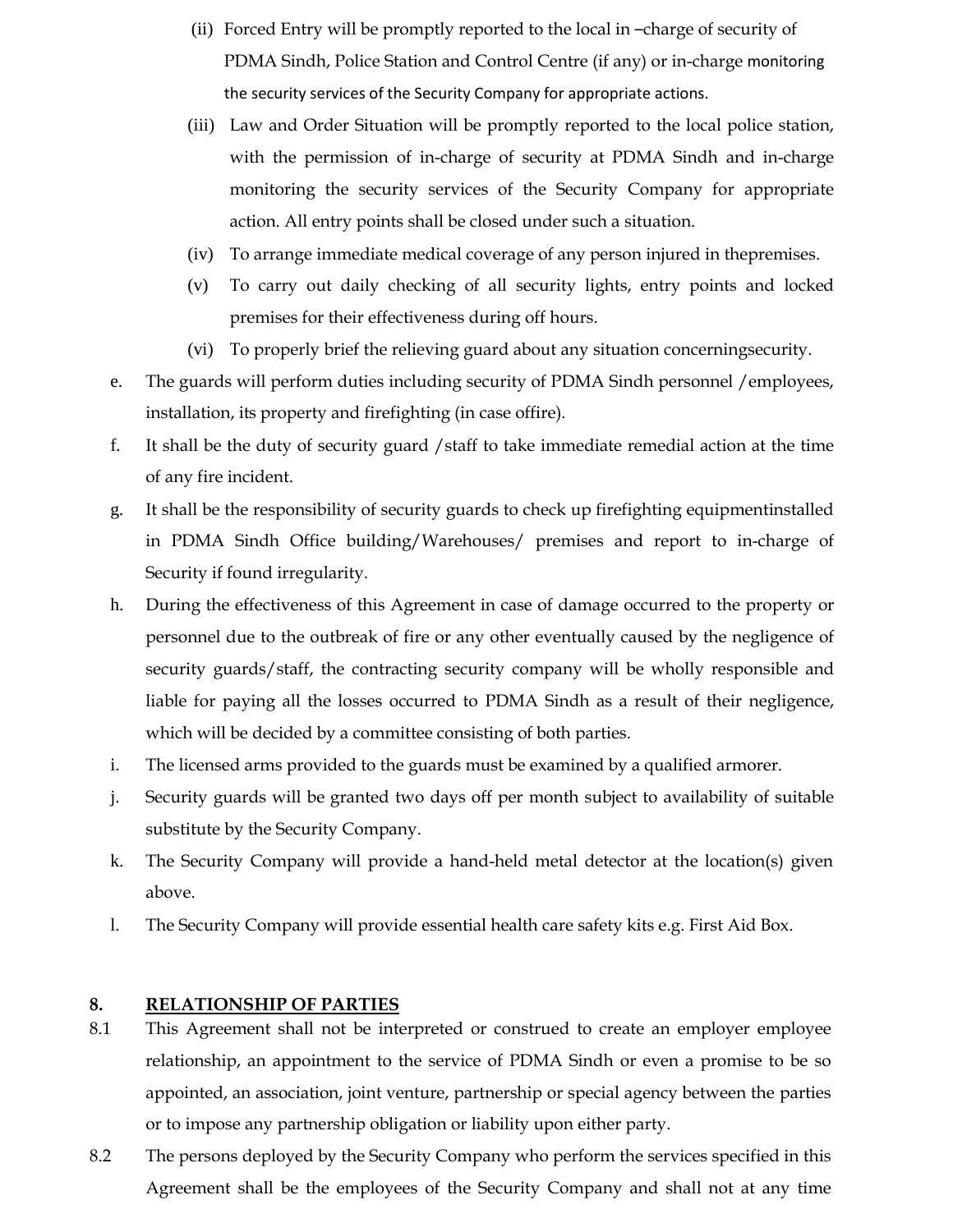attempt to represent such employees or its offices as employees of the PDMA Sindh. It is understood by the parties that neither the PDMA Sindh nor any officers of the PDMA Sindh are concerned with the terms and conditions of employment and that there is not and shall not be any relationship of employer and employee between the staff of PDMA Sind hand employees of Security Company. The Security Company will be employer of all such persons who perform the services specified in this Agreement. The Security Company shall pay wages to such person and shall control and supervise the work done by them, shall instruct them as to the manner in which the work has to be done by them as may be warranted. The PDMA Sindh shall not interfere with the rights of the Security Company to hire its employee or in the selection or non-selection of any person as its employees subject to the terms contained in this Agreement.

8.3 If in the opinion of the PDMA Sindh the presence of any employee/guard/staff of the Security Company of any of his acts of omission or commission are prejudicial to the interests of the PDMA Sindh or any of its officer, PDMA Sindh shall inform the Security Company about such employee where upon it will take immediate action against such employee by replacing him to the entire satisfaction of PDMA Sindh.

### **9. INDEMNITY**

- 9.1 The Security Company shall at all times during the specified period of this Agreement and thereafter indemnify the PDMA Sindh and its officials against all losses and claims for injuries or damage to any person or property arising thereof or inconsequence of this Agreement or any of its duties to be performed there under, or any act or omission of any of its employees, and against all claims, demands, proceeding, cost, charges and expense whatsoever in respect thereof or in relation thereto and all litigations, court processes and court cases and all proceedings there under filed or instituted by the personnel employed by the Security Company or any of them collectively orindividuallyor by any other party subject to completion of legal proceedings as required by law.
- 9.2 The Security Company shall obtain from all of its employees who are rendering the services specified in this Agreement, a declaration that they are and shall remain the employees of the Security Company and shall have no obligation of contract with or claim whatsoever against the PDMA Sindh or against any of its officials.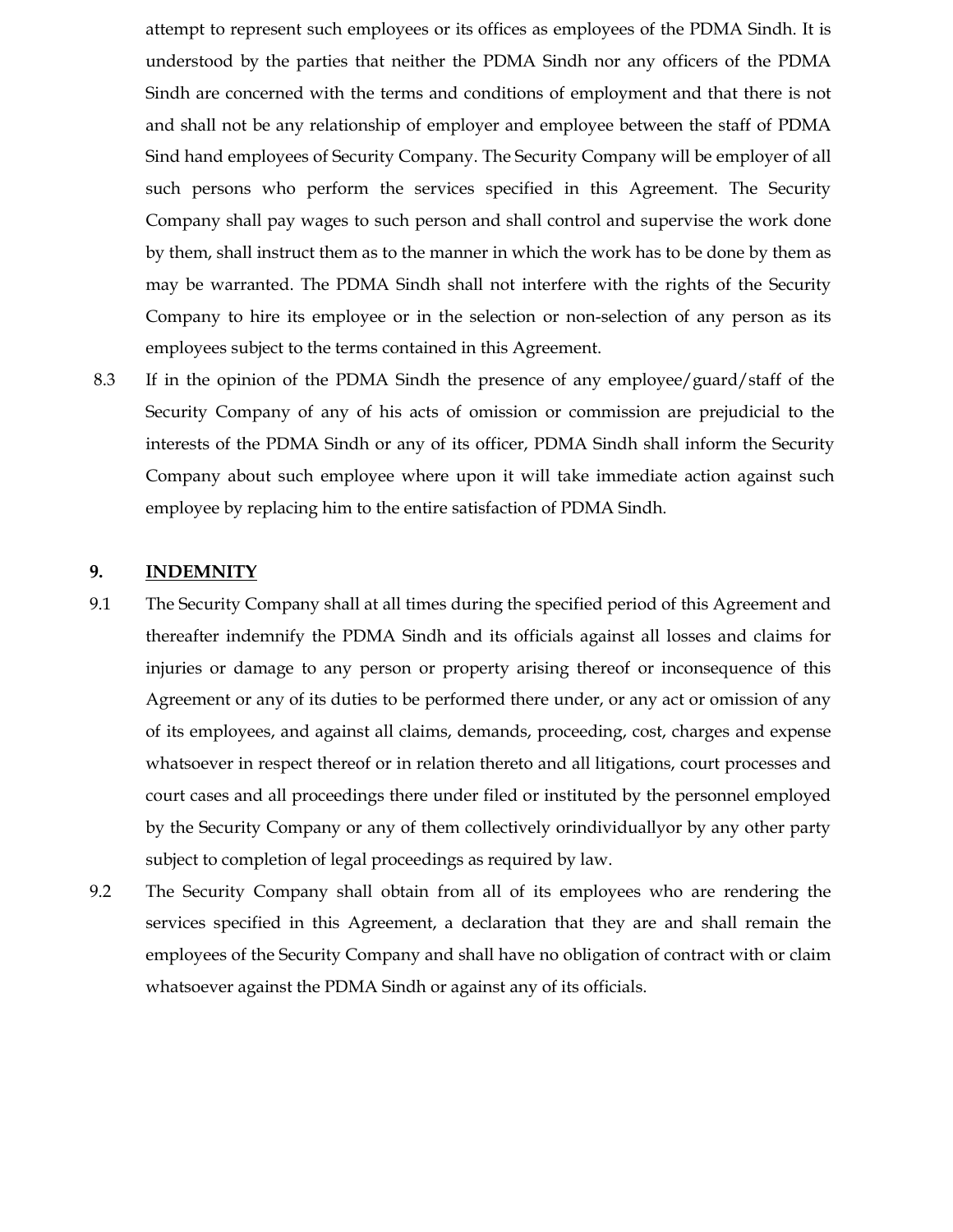#### **10. CONFIDENTIALITY**

- 10.1 The Security Company shall ensure that all of its employees performing services specified in this Agreement shall not at any time during the performance of this Agreement or there after disclose to any person any information as to the affairs of the PDMA Sindhor its offices and as to any other matter which may come to their knowledge by reasons of the performance of the services specified in the Agreement. If in the opinion of the PDMA Sindh there has been any such disclosure the person concerned shall immediately be dismissed from the service by the Security Company upon notice from PDMA Sindh.
- 10.2 The Security Company hereby undertakes to ensure that neither it nor any of its employees, personnel, agents or any other person acting for it and/or on its / his behalf shall at any time whether during the continuance in force of this Agreement or at any time after the termination thereof, divulge or disclose any information or documents whatsoever to any third party or person without the prior written consent of PDMA Sindh.

### **11. ASSIGNMENTS**

- 11.1 This Agreement may not be assigned by the Security Company and the Security Company shall act and shall ensure that its personnel also actin accordance with any instructions that may be given to them by PDMA Sindh from time to time, in verbal formand/orin writtenform.
- 11.2 The Security Company shall not assign or sub-contract any of its duties or rights under this Agreement, including but not limited to any benefit or interest herein or thereunder,any such assignment or sub-contracting by Security Company shall entitle the PDMA Sindh to terminate this Agreement forth with.
- 11.3 If the Security Company shall make any arrangement with or assignment in favor of its creditors, or amalgamates with any other concern or is taken over, PDMA Sindh shall be entitled to terminate this agreement forthwith upon notice.

### **12. DISPUTES**

All questions, disputes, controversies arising directly or consequent to this Agreement, whether during the term of this Agreement or after the termination or expiry of this Agreement except matters, which are the sole discretion of PDMA Sindh under the terms of this Agreement, shall be settled by mutual negotiations. Should such negotiations fail, at the second stage the matter, as specified herein before subject to said exception shall be referred to the Authority of the PDMA Sindh through Director GeneralPDMA Sindh Head Office Karachi. In the event of failure of amicable settlement of dispute as above, either party may refer the dispute to Arbitration under the provision of Arbitration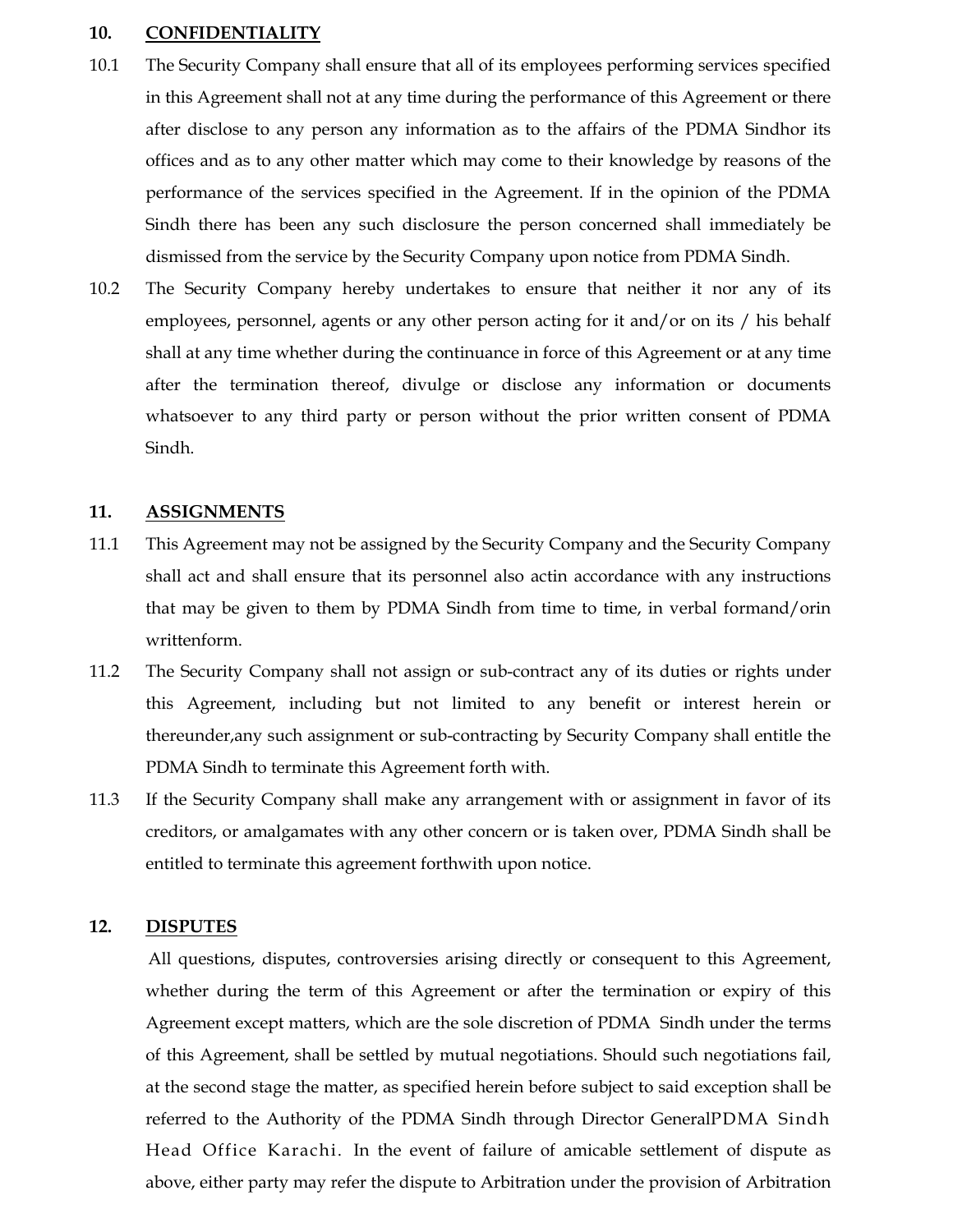Act, 1940 and the rules issued there under.

### **13. ENTIRE AGREEMENT**

This Agreement embodies the entire understanding of the parties hereto on this subject and there are no commitments, terms, conditions or obligation, oral or written, express or implied other than those contained therein. Any variation in this Agreement shall be made in writing with the mutual consent of theparties.

### **14. FORCEMAJURE**

- 14.1 Neither Party shall be held responsible for any loss or damage or failure to perform allorany of its obligations hereunder resulting from a Force Majeure event. For the purposeofthis Agreement a "Force Majeure Event" shall mean any cause(s) which render(s) a Party wholly or partly unable to perform its obligations under this Agreement and which are neither reasonably within the control of such Party nor the result of the fault ornegligenceof such Party, and which occur despite all reasonable attempts to avoid, mitigateorremedy, and shall include acts of God, war, riots, civil insurrections, cyclones, hurricanes, floods, fires, explosions, earthquakes, lightning, storms, chemical contamination, epidemics or plagues, acts or campaigns of terrorism or sabotage, blockades or acts of Governmental Authority after the date of this Agreement.
- 14.2 The Party initially affected by a Force Majeure shall promptly but not later than twenty four (24) hours following the Force Majeure event notify the other of the estimate dextent and duration of its in ability to perform or delay in performing its duties ("Force Majeure Notification"). Failure to notify within the afore-said period shall disentitle the Party suffering the Force Majeure from being excused for non-performance for the period for which the delay in notification persists. Upon cessation of the effects of the Force Majeure the Party initially affected by a Force Majeure shall promptly notify the other of such cessation.

### **15. TERMINATION**

- 15.1 Notwithstanding anything herein contained, PDMA Sindh shall be exclusively entitled to terminate this Agreement
	- a. without advance notice, in case the Security Company is in breach of any oftheterms of this Agreement which is not rectified by Security Companywithinthirty (30) days after receiving written notice from PDMA Sindh, or incase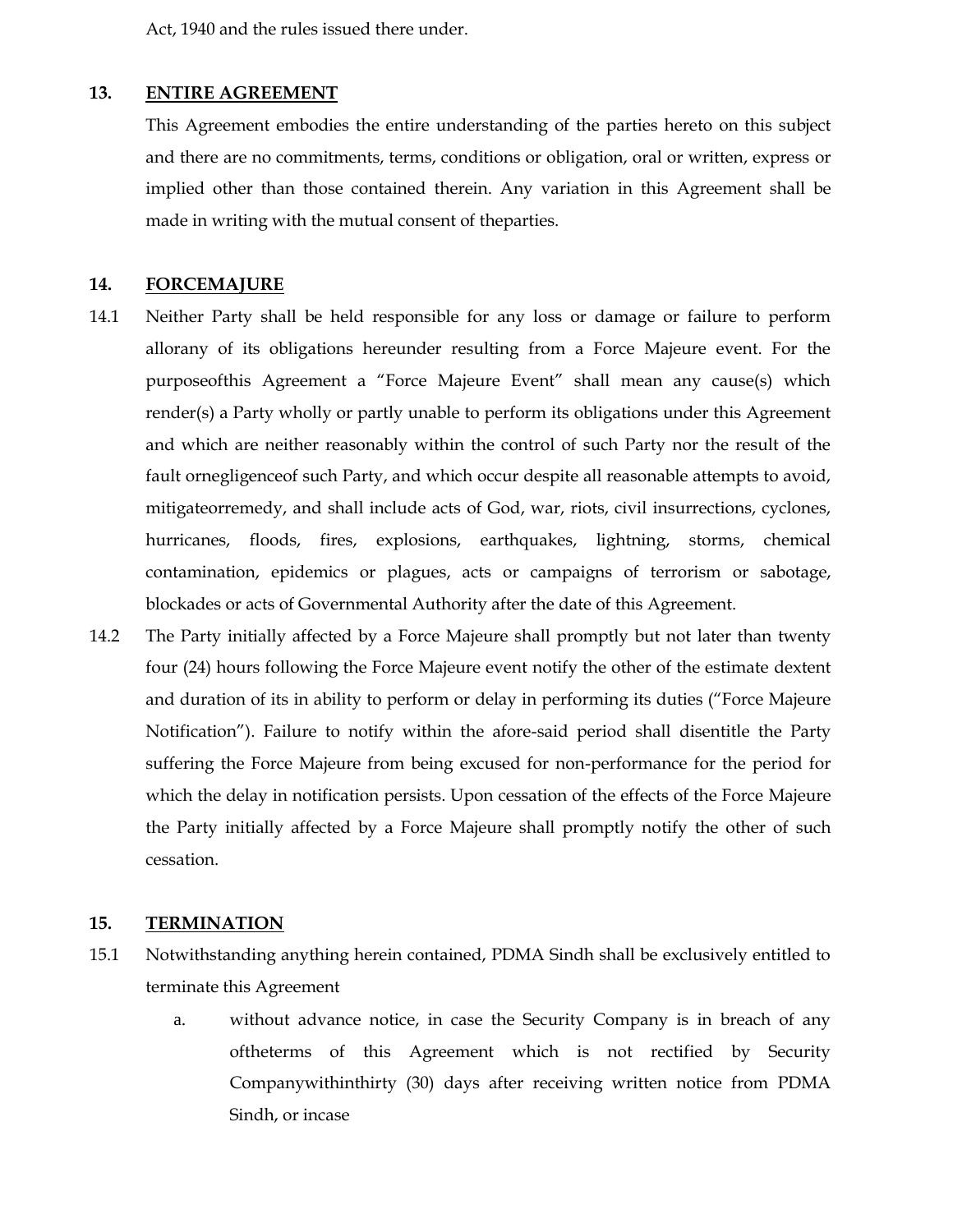PDMA Sindh is not satisfied with the Services being provided by the Security guards,

- b. Without cause, by giving fifteen (15) days advance written notice to the Security Company.
- 15.2 In case of such termination, the Security Company shall only be paid for Services actually rendered up to the date of termination, and any advance payment in respect of Services not performed or in respect of period falling after the effective date of termination shall be refunded by the Security Company.
- 15.3 PDMA Sindh, shall not, because of expiration or termination of this Agreement, be liable to the Security Company for any compensation, reimbursement, or damages because of the loss or prospective profit or because of expenditures or commitments incurred in connection with the business of the Security Company.

### **16. MODIFICATION**

Any amendment or modification of this Agreement or additional obligation assumed by any of the party will be enforced only after mutual agreement of both the parties. **No supplement, amendment, or modification of this Agreement shall be binding unless it is in writing and signed by all parties.**

### **17. GOVERNING LAW**

The provisions of this Agreement and the rights and obligations hereunder shall be governed by and construed in accordance with the prevailing laws ofPakistan.

**IN WITNESS WHEREOF** the parties hereto have signed this Agreement on the dayof .

|           | <b>Signed on behalf of Security Company</b> | (Assistant Director-Admn) |
|-----------|---------------------------------------------|---------------------------|
| M/s       | (Pvt.)Ltd.                                  | For PDMA Sindh, Karachi   |
| Witness1: |                                             | Witness1:                 |
| CNIC No.  |                                             | CNIC No.                  |
| Witness2: |                                             | Witness2:                 |
| CNIC No.  |                                             | CNIC No.                  |